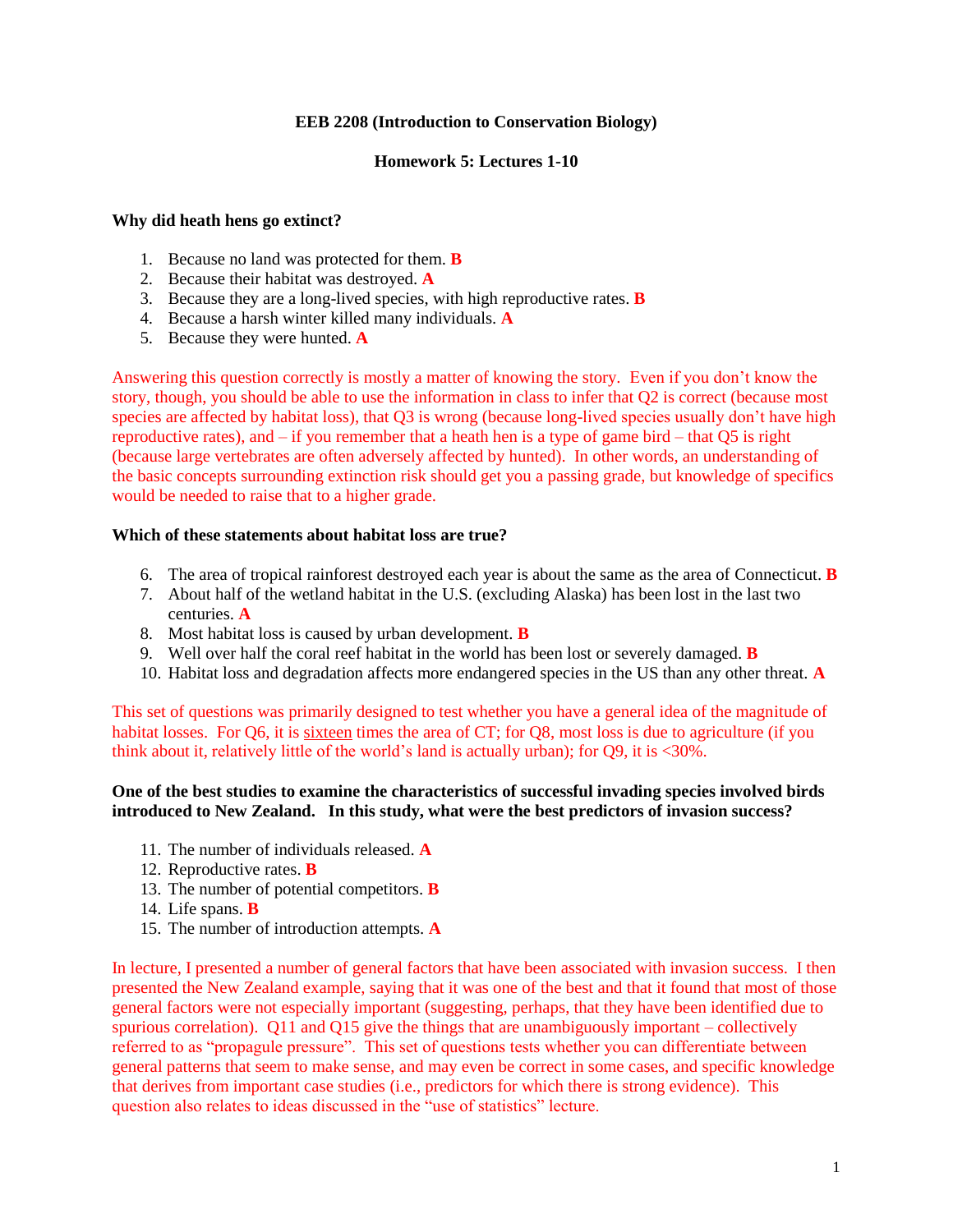## **Which of the following statements correctly link a species with the factors that threaten it?**

- 16. Sea turtles are threatened because they are poor dispersers. **B**
- 17. Red-cockaded woodpeckers are threatened because they require specific habitat conditions that are rare. A
- 18. Large blue butterflies are threatened because they are extreme habitat specialists. A
- 19. Flattened musk turtles are threatened because they hybridize with other turtle species. **B**
- 20. Vultures are threatened by overuse of painkillers in farming. A

Mostly, knowing these examples is simply a matter of being in class. I do not expect you to remember every example I give in class, but some level of factual knowledge matters and it is important to know an example or two for each major concept. Here, I focus on some of the main examples that I talked about recently, Q16 is one you could probably guess, but the others require that you know the specific examples I talked about.

#### **Which of the following statements about over-harvest are true?**

- 21. Species with high reproductive rates are most vulnerable to over-harvest. **B**
- 22. Over-harvest tends to affect endangered US plants more than animals. **B**
- 23. Bush-meat is exported from Africa for profit. **A**
- 24. Many marine species are threatened by over-harvest even though they have no commercial value. **A**
- 25. The annual harvest of millions of mourning doves is sustainable. **A**

This set was also fairly straightforward and designed to test your factual knowledge. Some of the answers should be possible to work out logically though. In Q21, a species with a high reproductive rate is going to be able to replace individuals lost to any form of mortality (including harvest) relatively easily and hence will be relatively invulnerable to this threat (contrast this with what I've said about albatrosses). Q22 relates to a table I've shown in the past 4 lectures (this repetition is a sign that I think it is important). Note that I don't expect you to know the exact numbers in the table, just the general patterns that it shows. Q23 was designed to test whether you understand that, although bush meat is primarily taken for subsistence, it is increasingly being used in commerce as well – and even being shipped overseas via the black market (which makes finding solutions for the problem even more complex). Q24 is correct because of the effects of by-catch. Finally, Q25 tests whether you understand that hunting does not always cause species declines and that sustainable harvest is possible. The contrast between mourning dove and passenger pigeon (two very closely related species) is important and worth thinking about in light of all I have told you in the past few classes.

## **Which of these statements about the following figure are accurate (note, parts B and C are not included and are not relevant)?**

- 26. The data in the figure show that smaller patches have fewer species.  $\overline{B}$
- 27. As time goes by species, evenness declines. B
- 28. Large habitat patches have more species than smaller habitat patches. A
- 29. The more isolated a patch is the fewer species it has.  $\overline{B}$
- 30. The rate of local extinction is higher for large patches. A

Q26 is wrong because the figure does not show any actual data (it shows predictions based on the statistical model described in the paper, and referred to in the legend). Q27 and Q29 are both designed to test whether you know what the axes on the figure are actually showing: neither evenness nor patch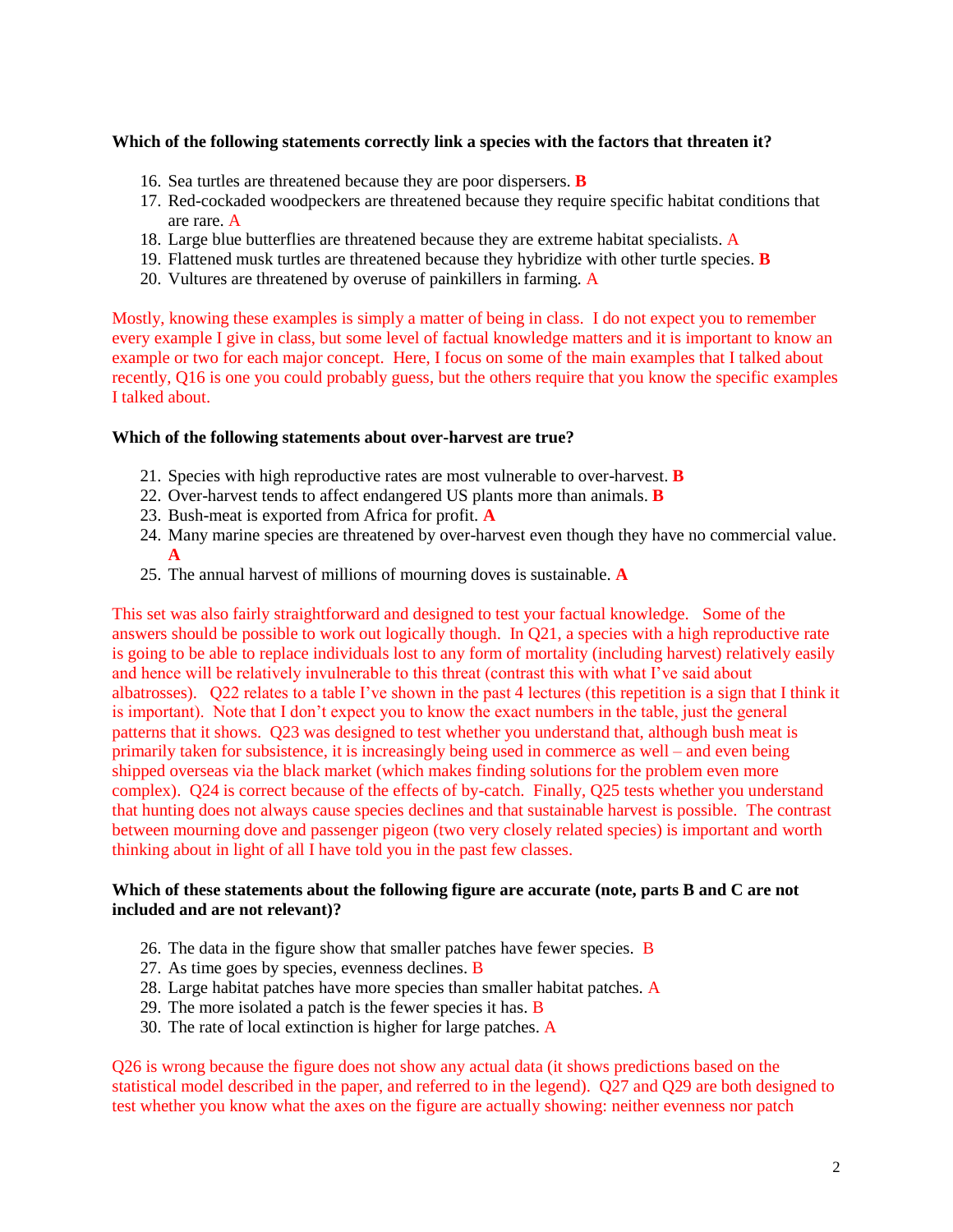isolation are plotted (the x-axis gives time since isolation, not how isolated a patch is). Q28 is correct because lines for larger patches lie higher on the graph, implying more species remaining, and Q30 is right because the lines for larger patches are steeper (indicating a higher rate of species loss).

# **The figure below describes factors relating to the incidence of avian pox in Hawaii, where it is an introduced disease that is transmitted to birds by mosquitoes. Which of the following statements about the figure are true?**

31. This figure shows that birds are uncommon in the lowlands. **A**

.

- 32. This figure shows that birds can effectively control introduced mosquito populations. **B**
- 33. This figure suggests that pox infections are highest where the mosquito vector is most common. **B**
- 34. This figure shows that pox infections are more common than mosquitoes at mid-elevations. **B**
- 35. This figure suggests that high elevations provide a refuge where birds are safe from disease. **A**

This is not a figure I have shown you in class, but all of the information you need to answer the questions is available. Q31 and Q33 simply involve reading information off the graph. Q35 requires a little interpretation, but since you know that mosquitoes and pox are both required for birds to get the disease (given in the question), and that these are both low at high elevations, where bird densities are high (from the graph), the inference in Q35 makes sense. Q32 is harder because it is possible that the low mosquito densities at high elevations arise because birds control mosquito numbers, but the figure certainly doesn't show that this is the case. Given that the question tells you that mosquitoes transmit a disease that affects birds, it is more likely that the correct interpretation is that the high abundance of mosquitoes helps to reduce bird numbers in the lowlands (note that answers to real world problems are often not black and white and the ability to make informed judgments is an important skill). Finally, Q34 is wrong simply because you have no way of judging which is more common – because the axes are not labeled you do not know which axis refers to which line, nor what any of the units are.

# **36. In 1998, Wilcove et al. published a summary of the different threats faced by endangered species in the U.S. Describe the relative importance of the different threats they considered, and compare the results for vertebrates, invertebrates, and plants. (6 points)**

This answer would get all 6 points: 1. Habitat loss is the greatest threat for all three groups, affecting the majority of endangered species. 2. Alien species and pollution each affect a large proportion of endangered species; about half in some taxonomic groups in each case. 3. Invertebrates tend to be affected less by alien species, however, and few plants are affected by pollution. 4. Over-exploitation affects about a quarter of both animal groups, but a much smaller proportion of endangered plant species. 5. Finally, disease affects about 1 in 10 vertebrate species, but very few invertebrate or plant species. 6. Some of the differences among taxonomic groups, however, could arise from biases in existing knowledge. E.g., the low number of endangered invertebrates affected by disease may just reflect a lack of research on invertebrate diseases.

## **37. Define the following terms. (3 points)**

By-catch: Non-target species that are caught (and often killed) as a by-product of fisheries harvest. See lecture on over-exploitation.

Propagule pressure: A measure of the number of individuals entering a new area; in the context of this class, the term was used in reference to introduced species. See lecture on invasive species.